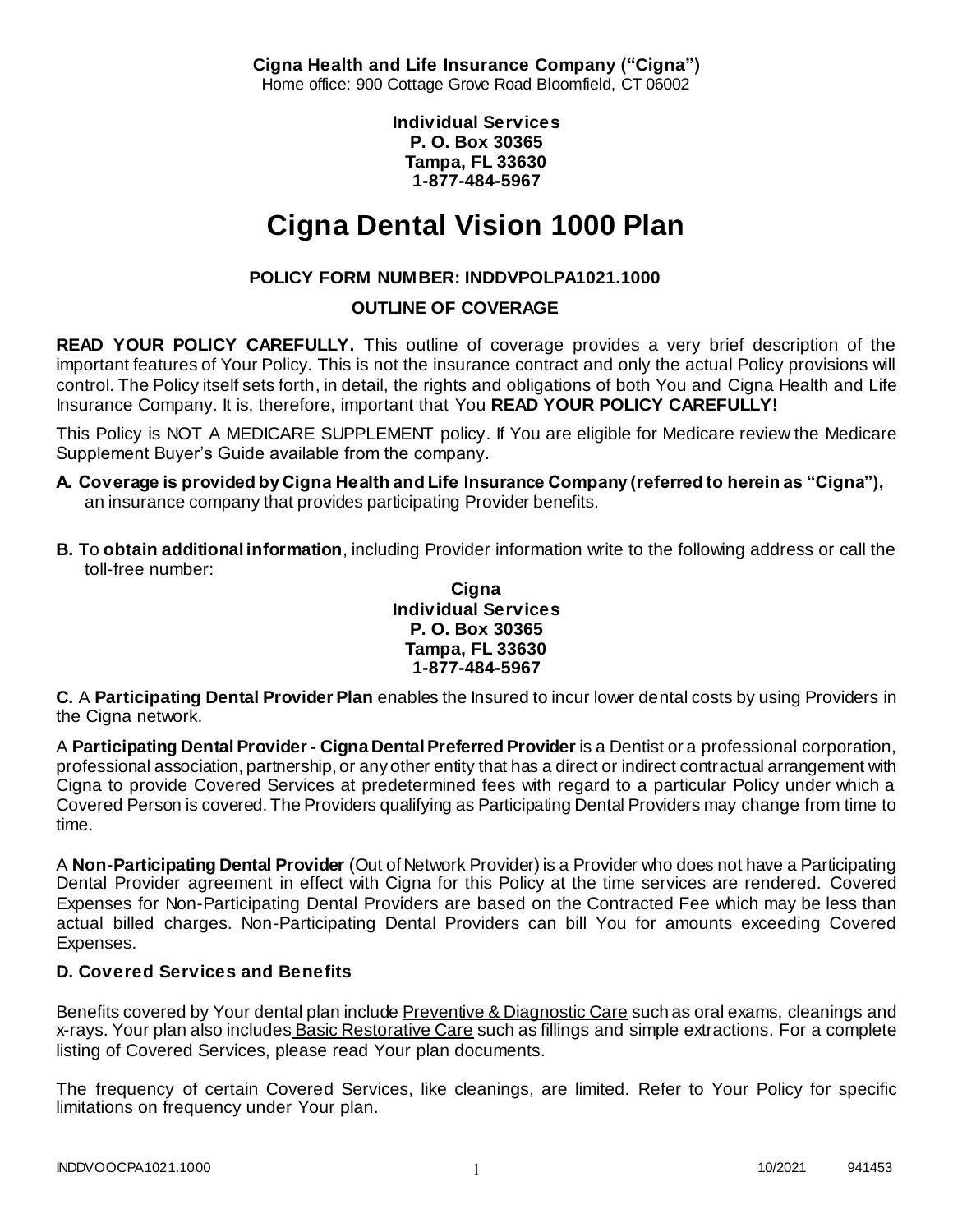### **Benefit Schedule**

The benefits outlined in the table below show the payment percentages for Covered Expenses **AFTER** any applicable Deductibles have been satisfied unless otherwise stated.

# **CIGNA DENTAL AND VISION INSURANCE** *The Schedule*

### **For You and Your Dependents**

#### **The Schedule – Dental Benefits**

If You select a Participating Dental Provider, Your cost will be less than if You select a Non-Participating Dental Provider.

#### **Emergency Services**

The Benefit Percentage payable for Emergency Services charges made by a Non-Participating Dental Provider is the same Benefit Percentage as for Participating Dental Provider Charges. Dental Emergency services are required immediately to either alleviate pain or to treat the sudden onset of an acute dental condition. These are usually minor procedures performed in response to serious symptoms, which temporarily relieve significant pain, but do not effect a definitive cure, and which, if not rendered, will likely result in a more serious dental or medical complication.

#### **Dental Deductibles**

Dental Deductibles are expenses to be paid by You or Your Dependent. Dental Deductibles are in addition to any Coinsurance. Once the Dental Deductible maximum in The Schedule has been reached You and Your family need not satisfy any further dental deductible for the rest of that year.

#### **Participating Dental Provider Payment**

Participating Dental Provider services are paid based on the Contracted Fee agreed upon by the Provider and Cigna.

**Non-Participating Dental Provider Payment** Non-Participating Dental Provider services are paid based on the Contracted Fee.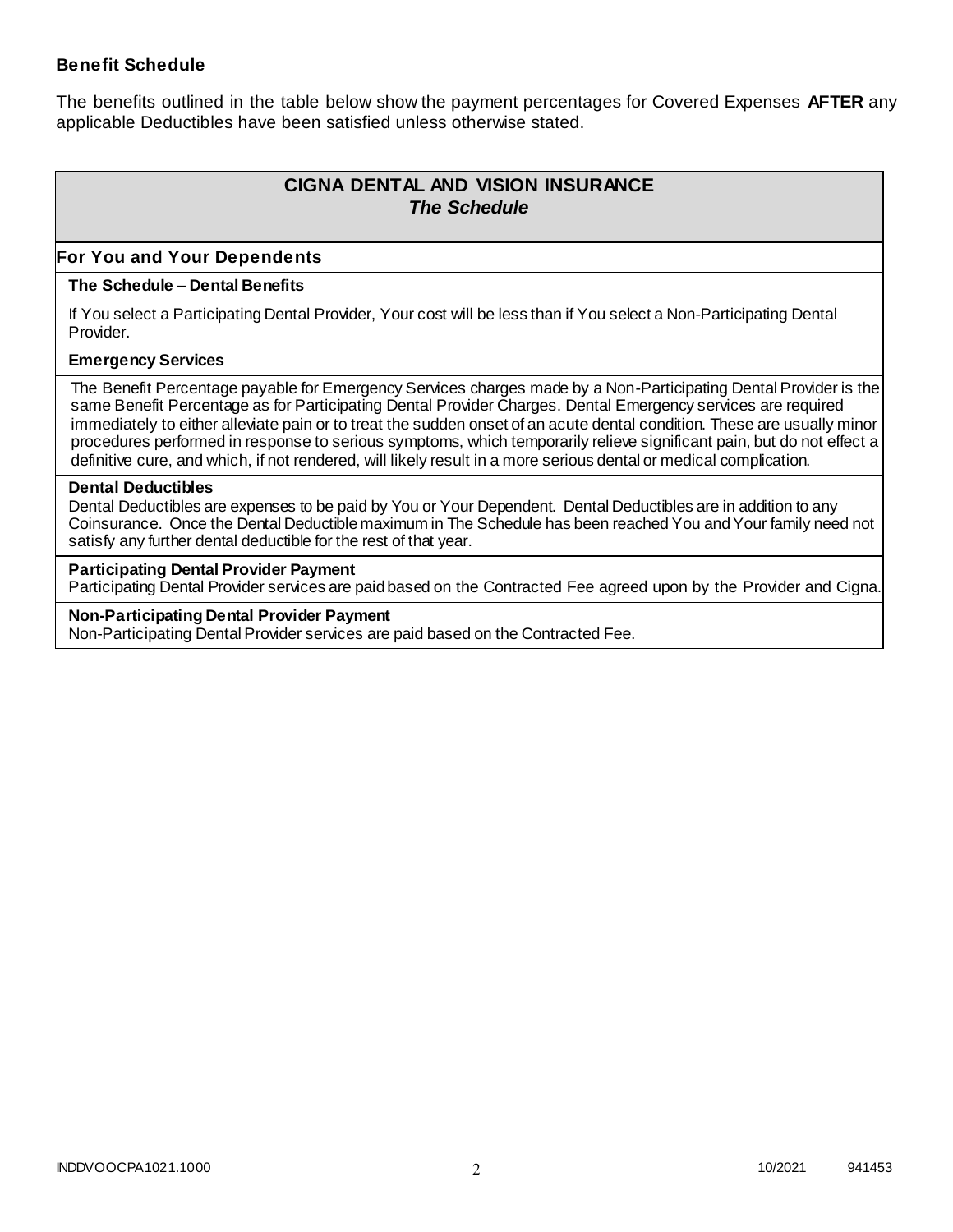| <b>DENTAL BENEFIT HIGHLIGHTS</b>                                                                                                                              |                                                  |
|---------------------------------------------------------------------------------------------------------------------------------------------------------------|--------------------------------------------------|
| Classes I, II<br><b>Calendar Year Maximum</b>                                                                                                                 | \$1,000 per person                               |
| <b>Calendar Year Dental Deductible</b><br>Individual                                                                                                          | \$50 per person                                  |
|                                                                                                                                                               | Not Applicable to Class I                        |
| <b>Family Maximum</b>                                                                                                                                         | \$150 per family                                 |
|                                                                                                                                                               | Not Applicable to Class I                        |
| <b>Class I</b>                                                                                                                                                | The Percentage of Covered Expenses the Plan Pays |
| Preventive Care<br>Oral Exams<br>Routine Cleanings<br>Routine X-rays<br><b>Fluoride Application</b><br><b>Sealants</b><br>Space Maintainers (non-orthodontic) | 100%                                             |
| <b>Class II</b>                                                                                                                                               | The Percentage of Covered Expenses the Plan Pays |
| <b>Basic Restorative</b><br>Fillings<br>Oral Surgery, Simple Extractions<br>Emergency Care to Relieve Pain<br>Non-Routine X-rays                              | 70% after dental deductible                      |

| The Schedule - Vision Benefits                                                                  |                                                                                         |
|-------------------------------------------------------------------------------------------------|-----------------------------------------------------------------------------------------|
| <b>VISION BENEFIT HIGHLIGHTS</b>                                                                |                                                                                         |
| Eye Examinations, including refraction                                                          | The plan pays 30% of expenses, not to exceed a \$50 calendar<br>year maximum per person |
| Materials (corrective eyeglasses or contact<br>lenses, including fittings and follow-up visits) | \$100 calendar year maximum per person                                                  |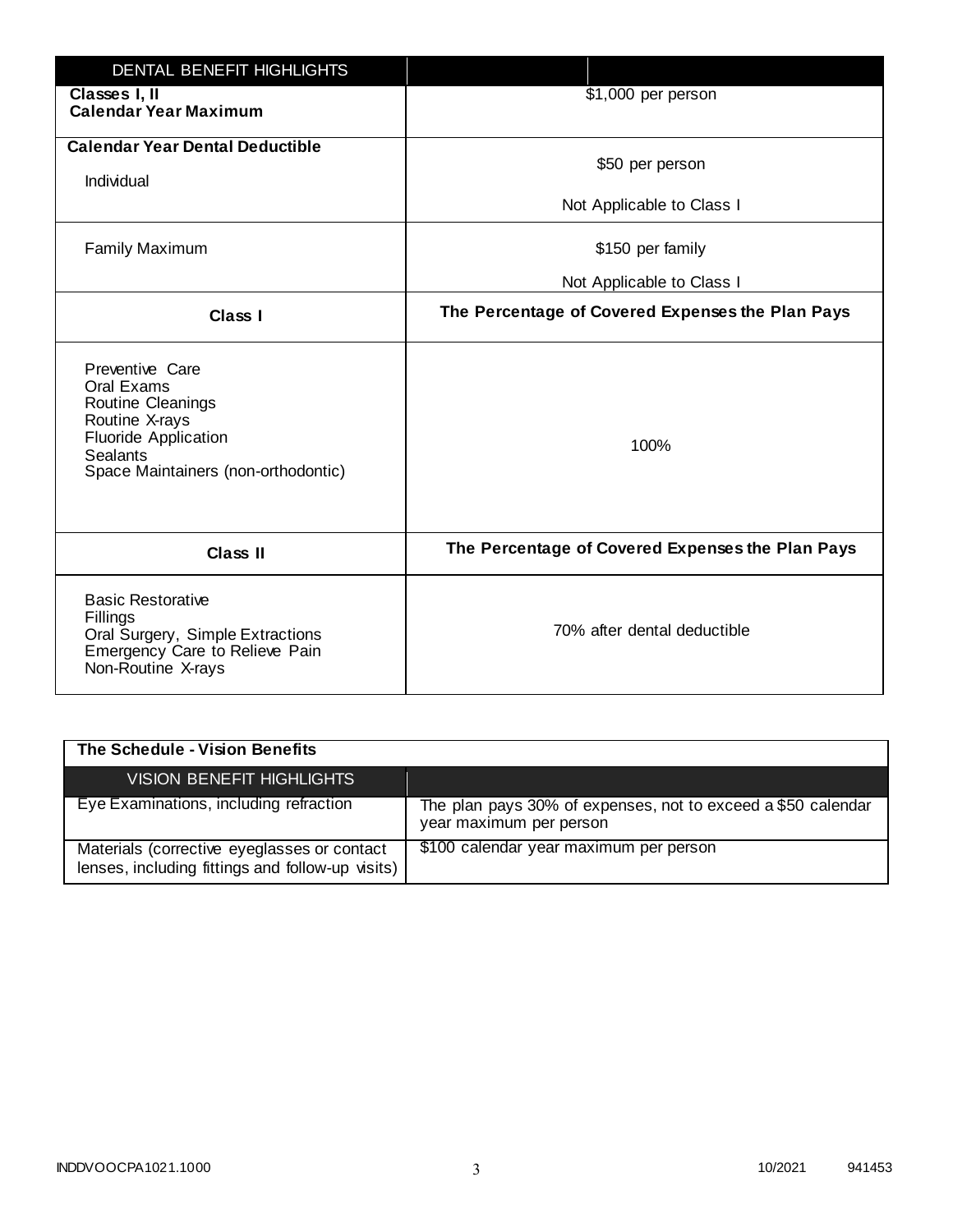# **Waiting Periods**

There is no waiting period for Class I or II dental benefits or for vision benefits.

# **Missing Teeth Limitation**

There is no payment for replacement of teeth that are missing when a person first becomes insured.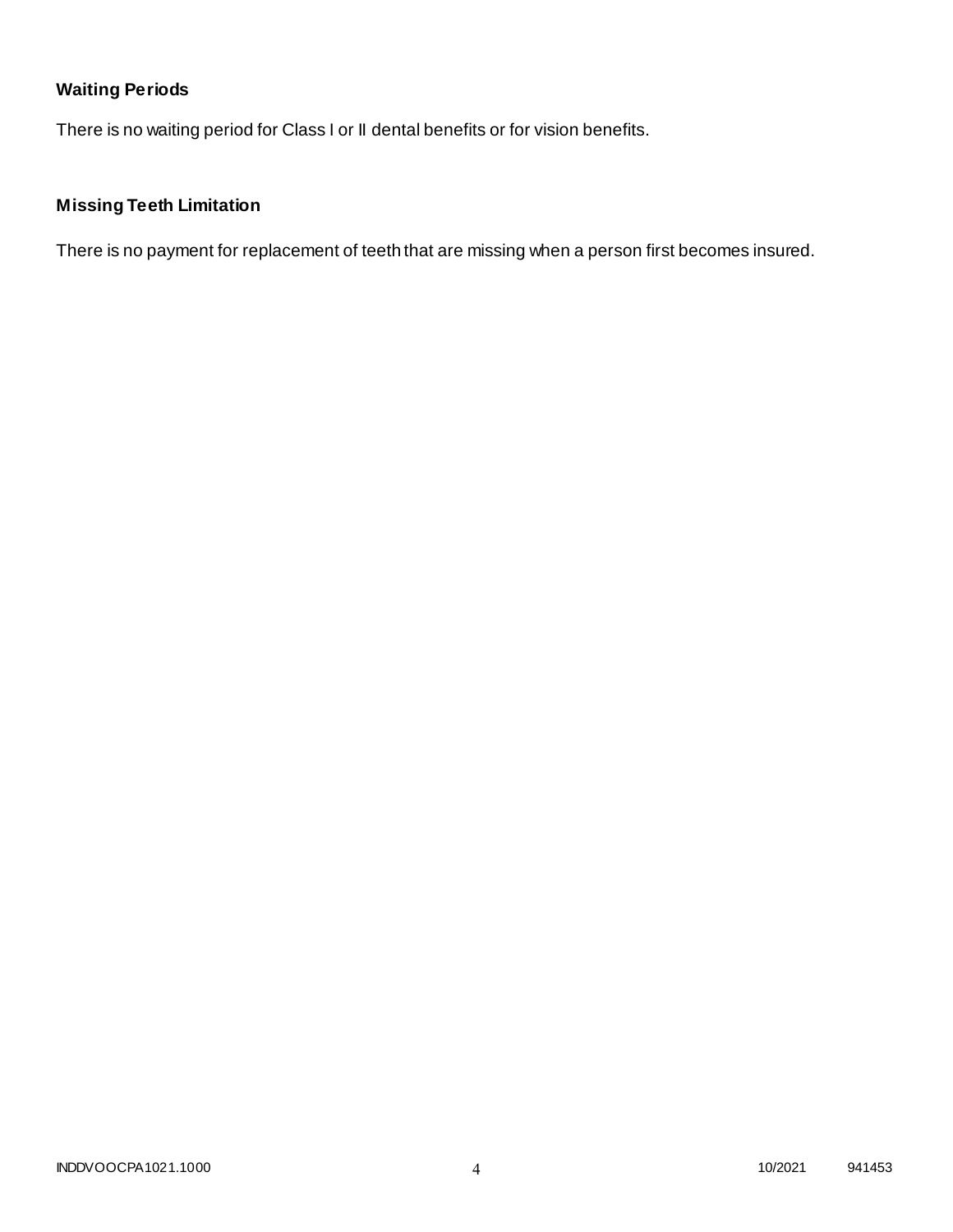# **E. Insured's Financial Responsibility**

The Insured is responsible for paying the monthly or quarterly premium on a timely basis. The Insured is also responsible to pay Providers for charges that are applied to the Deductibles, Coinsurance, and any amounts charged by Non-Participating Dental Providers in excess of the Contracted Fee. In addition, any charges for Medically Necessary and/or Dentally Necessary items that are excluded under the Policy are the responsibility of the Insured.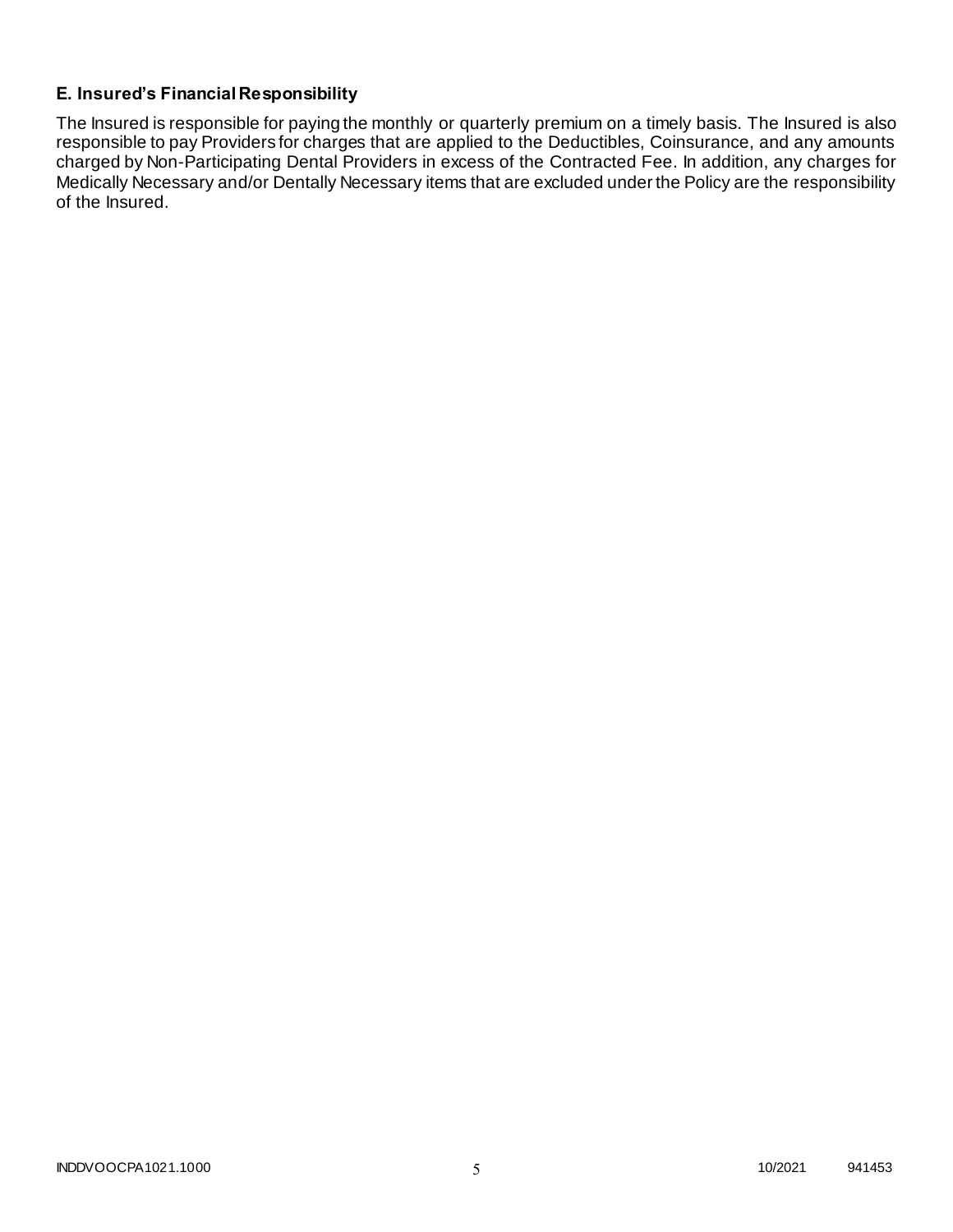# **F. Exclusions And Limitations: What Is Not Covered By This Policy**

# **Expenses Not Covered**

Covered Expenses will not include, and no payment will be made for:

- procedures which are not included in the list of Covered Dental Services or Covered Vision Services;
- cone beam imaging;
- instruction for plaque control, oral hygiene and diet;
- core build-ups;
- veneers;
- precious or semi-precious metals for crowns, bridges and abutments;
- restoration of teeth which have been damaged by erosion, attrition or abrasion;
- bite registrations; precision or semi-precision attachments; or splinting;
- implants or implant related services;
- orthodontic treatment, except for the treatment of cleft lip and cleft palate;
- general anesthesia or intravenous sedation, when used for the purposes of anxiety control or patient management is not covered; may be considered only when medically or dentally necessary and when in conjunction with covered complex oral surgery;
- athletic mouth guards;
- services performed solely for cosmetic reasons;
- personalization or decoration of any dental device or dental work;
- replacement of an appliance per benefit quidelines;
- services that are deemed to be medical in nature;
- services and supplies received from a hospital;
- prescription drugs;
- plano lenses;
- VDT (video display terminal)/computer eyeglass benefit;
- medical or surgical treatment of the eyes;
- any type of corrective vision surgery, including LASIK surgery, radial ketatonomy (RK), automated lamellar keratoplasty (ALK), or conductive keratoplasty (CK);
- Orthoptic or vision training and any associated supplemental testing;
- any eye examination, or any corrective eyewear, required by an employer as a condition of employment;
- safety eyewear;
- sub-normal vision aids or non-prescription lenses; or
- Magnification or low vision aids not shown as covered in the Schedule of Vision Coverage.

# **General Limitations**

No payment will be made for expenses incurred for You or any one of Your Dependents:

- For services not specifically listed as Covered Services in this Policy;
- For services or supplies that are not Medically Necessary;
- For services received before the Effective Date of coverage;
- For services received after coverage under this Policy ends;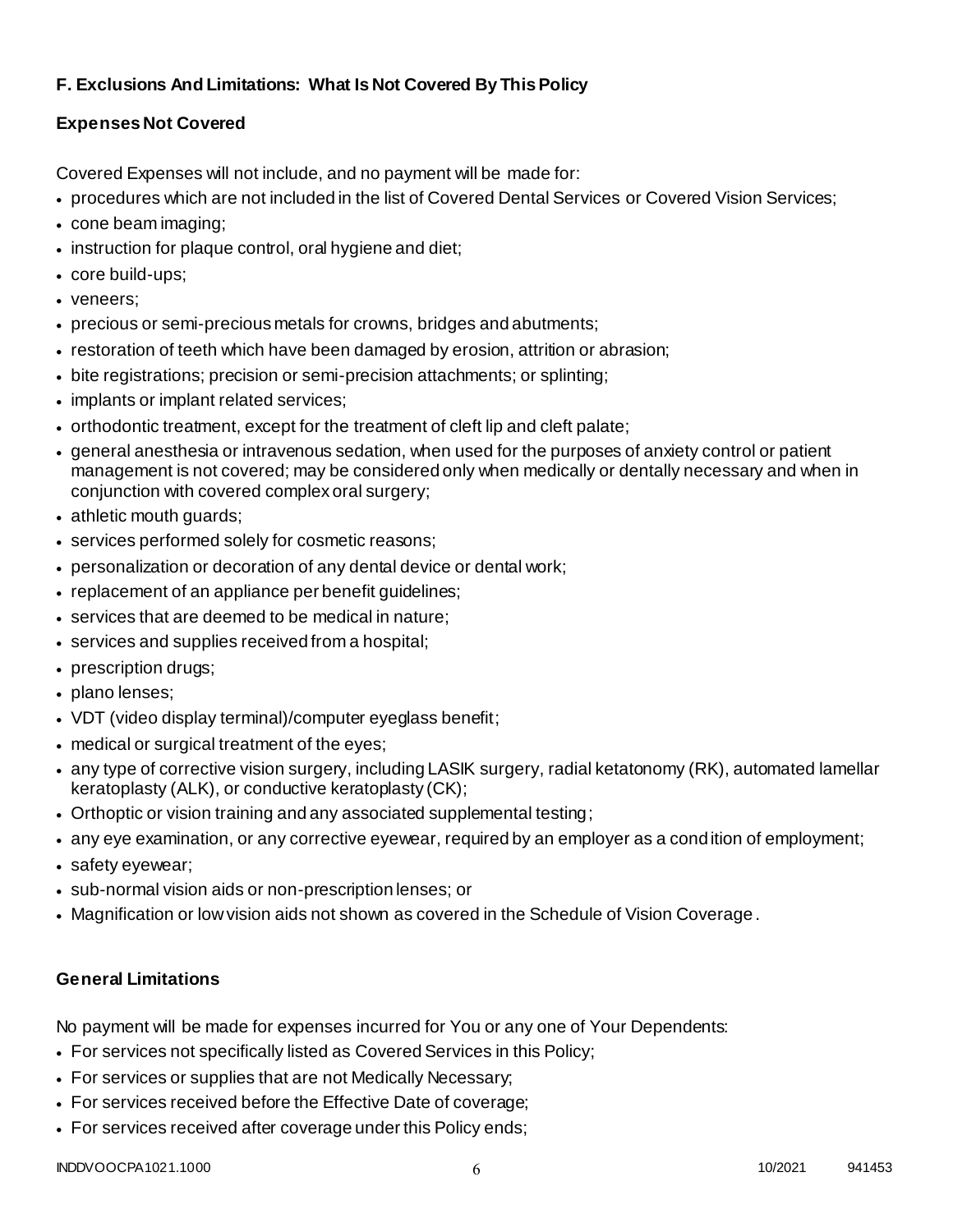- For services for which You have no legal obligation to pay or for which no charge would be made if You did not have insurance coverage;
- For Professional services or supplies received or purchased directly or on Your behalf by anyone, including a Provider, from any of the following:
	- **Yourself or Your employer;**
	- **a** person who lives in the Covered Person's home, or that person's employer;
	- a person who is related to the Covered Person by blood, marriage or adoption, or that person's employer.
- for or in connection with an Injury arising out of, or in the course of, any employment for wage or profit;
- for or in connection with a Sickness which is covered under any workers' compensation or similar law;
- for charges made by a Hospital owned or operated by or which provides care or performs services for, the United States Government, if such charges are directly related to a condition which occurred while serving in the military or an associated auxiliary unit;
- services or supplies received due to an act of war, declared or undeclared while serving in the military or an associated auxiliary unit;
- to the extent that payment is unlawful where the person resides when the expenses are incurred;
- for charges which the person is not legally required to pay;
- for charges which would not have been made if the person had no insurance;
- to the extent that billed charges exceed the rate of reimbursement as described in the Schedule;
- for charges for unnecessary care, treatment or surgery;
- to the extent that You or any of Your Dependents is in any way paid or entitled to payment for those expenses by or through a public program, other than Medicaid;
- for or in connection with experimental procedures or treatment methods not approved by the Ameri can Dental Association or the appropriate dental specialty society;
- Procedures that are a covered expense under any other plan which provides dental or vision benefits;
- To the extent that benefits are paid or payable for those expenses under the mandatory part of any auto insurance policy written to comply with a "no-fault" insurance law or an uninsured motorist insurance law. Cigna will take into account any adjustment option chosen under such part by You or any one of Your Dependents.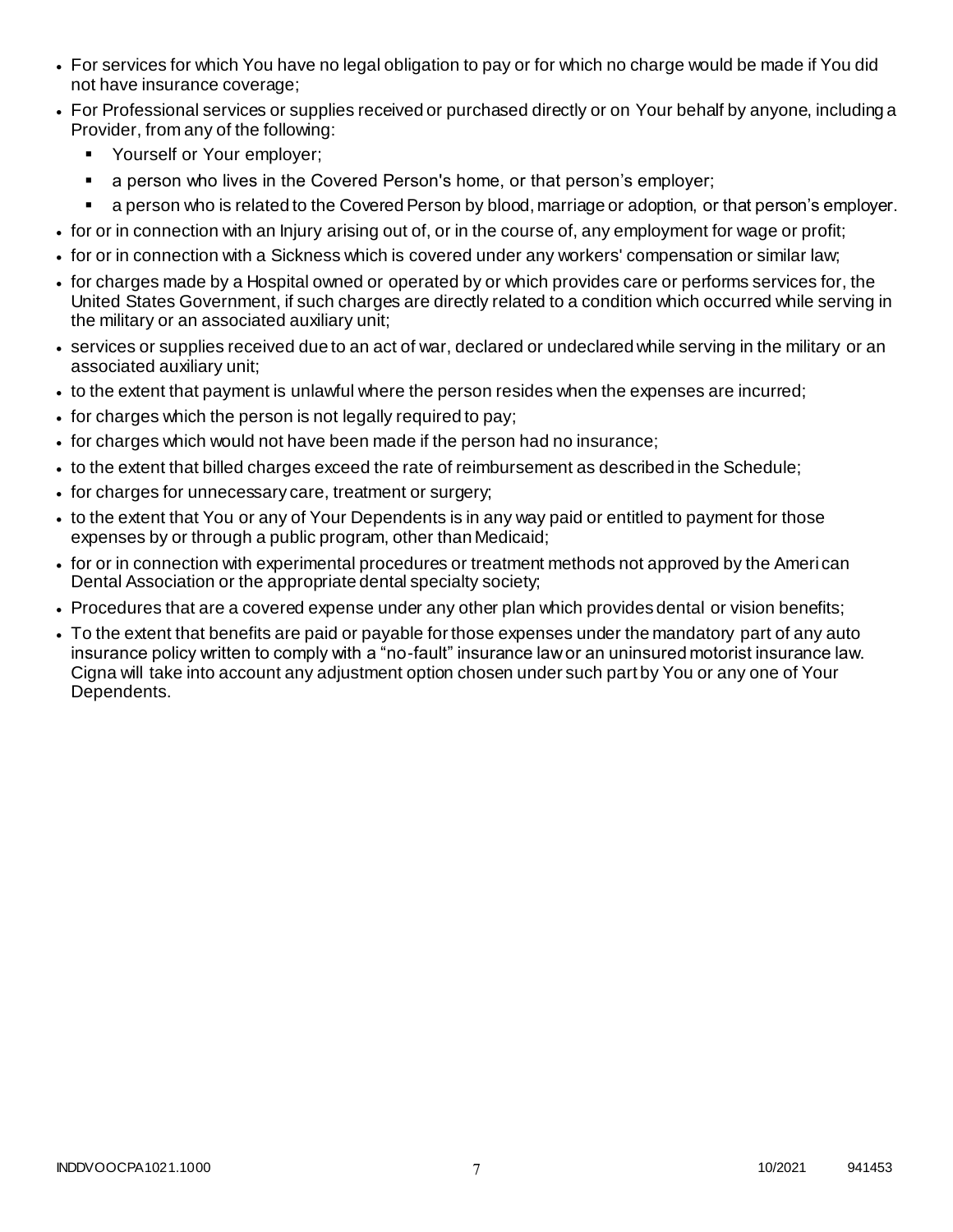### **G. Predetermination of Dental Benefits Program**

Predetermination of Benefits is a voluntary review of a Dentist's proposed treatment plan and expected charges. It is not preauthorization of service and is not required.

The treatment plan should include supporting pre-operative x-rays and other diagnostic materials as requested by Cigna's dental consultant. If there is a change in the treatment plan, a revised plan should be submitted.

Cigna will determine covered dental expenses for the proposed treatment plan. If there is no Predetermination of Benefits, Cigna will determine covered dental expenses when it receives a claim.

Review of proposed treatment is advised whenever extensive dental work is recommended when charges exceed **\$500**.

Predetermination of Benefits is not a guarantee of a set payment. Payment is based on the services that are actually delivered and the coverage in force at the time services are completed.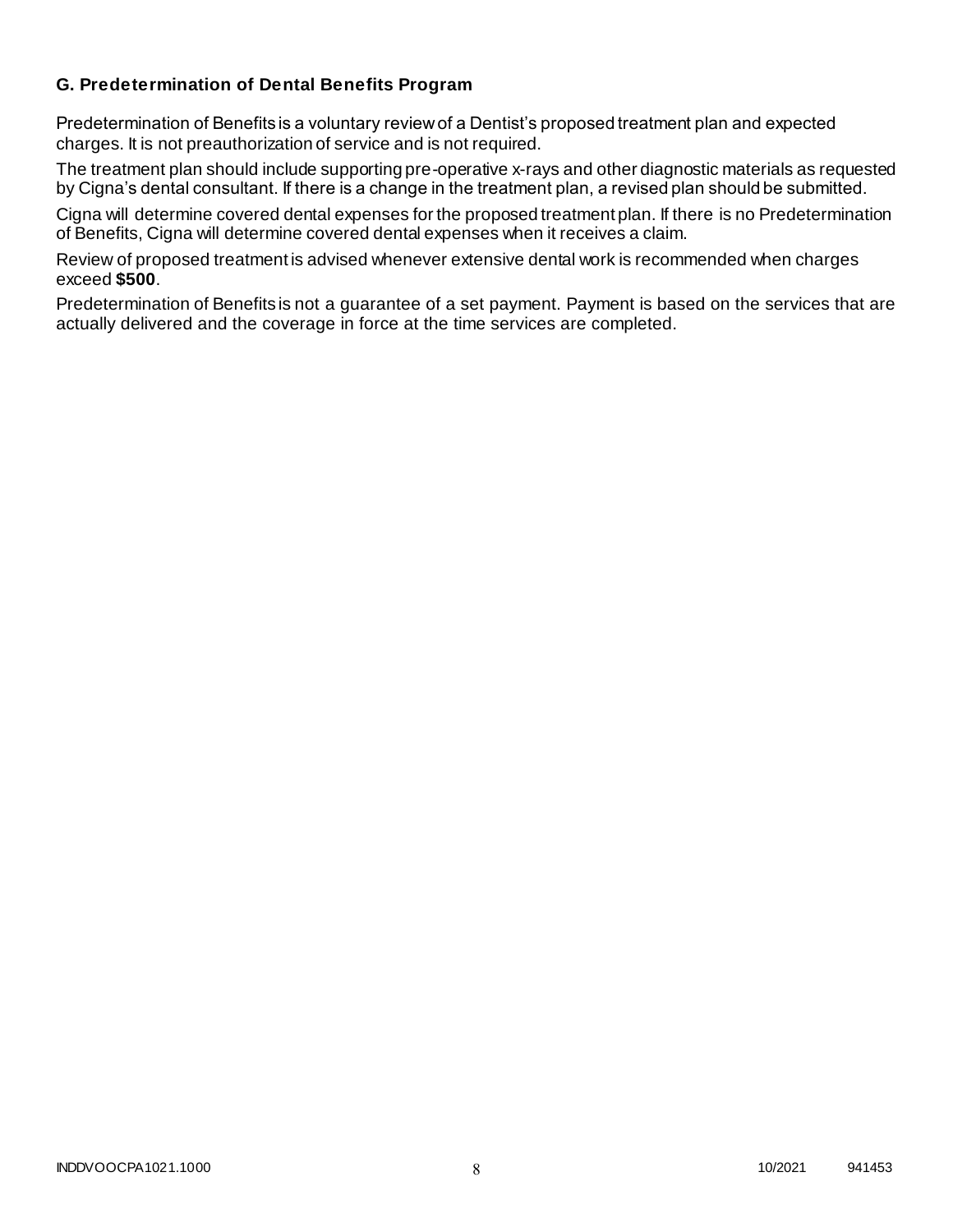### **H. General Provisions**

### **WHEN YOU HAVE A COMPLAINT OR AN APPEAL**

For the purposes of this section, any reference to "You," "Your" or "Yourself" also refers to a representative or Provider designated by You to act on Your behalf, unless otherwise noted.

We want You to be completely satisfied with the care You receive. That is why We have established a process for addressing Your concerns and solving Your problems.

#### **Start with Member Services**

We are here to listen and help. If You have a concern regarding a person, a service, the quality of care, or contractual benefits, You can call Our toll-free number and explain Your concern to one of Our Customer Service representatives. You can also express that concern in writing. Please call or write to Us at the following:

Customer Services Toll-Free Number or address on mycigna.com, explanation of benefits or claim form

We will do Our best to resolve the matter on Your initial contact. If We need more time to review or investigate Your concern, We will get back to You as soon as possible, but in any case within 30 days. If You are not satisfied with the results of a coverage decision, You can start the appeals procedure.

#### **Appeals Procedure**

Cigna has a two step appeals procedure for coverage decisions. To initiate an appeal, You must submit a request for an appeal in writing within 365 days of receipt of a denial notice. You should state the reason why You feel Your appeal should be approved and include any information supporting Your appeal. If You are unable or choose not to write, You may ask to register Your appeal by telephone. Call or write to Us at the toll-free number or address on Your Benefit Identification card, explanation of benefits or claim form.

#### **Level One Appeal**

Your appeal will be reviewed and the decision made by someone not involved in the initial decision. Appeals involving Medical Necessity or clinical appropriateness will be considered by a health care professional.

For level one appeals, We will respond in writing with a decision within 30 calendar days after We receive an appeal for a post-service coverage determination. If more time or information is needed to make the determination, We will notify You in writing to request an extension of up to 15 calendar days and to specify any additional information needed to complete the review.

If You are not satisfied with Our level-one appeal decision, You may request a level-two appeal.

#### **Level Two Appeal**

If You are dissatisfied with Our level one appeal decision, You may request a second review. To start a level two appeal, follow the same process required for a level one appeal.

Most requests for a second review will be conducted by the Appeals Committee, which consists of at least three people. Anyone involved in the prior decision may not vote on the Committee. For appeals involving Medical Necessity or clinical appropriateness, the Committee will consult with at least one Dentist reviewer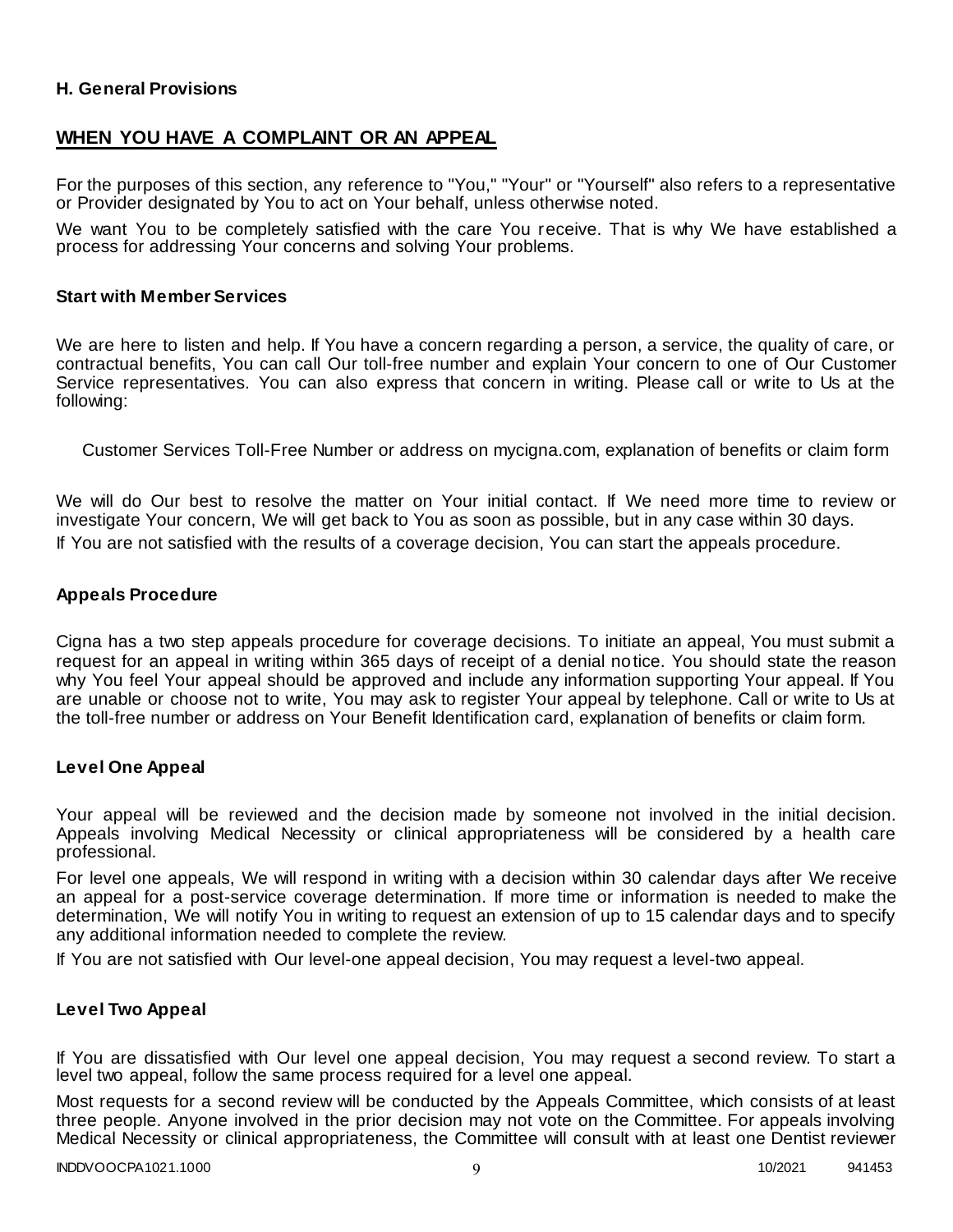in the same or similar specialty as the care under consideration, as determined by Cigna's Dentist reviewer. You may present Your situation to the Committee in person or by conference call.

For level two appeals We will acknowledge in writing that We have received Your request and schedule a Committee review. For post-service claims, the Committee review will be completed within 30 calendar days. If more time or information is needed to make the determination, We will notify You in writing to request an extension of up to 15 calendar days and to specify any additional information needed by the Committee to complete the review. You will be notified in writing of the Committee's decision within five working days after the Committee meeting, and within the Committee review time frames above if the Committee does not approve the requested coverage.

#### **Notice of Benefit Determination on Appeal**

Every notice of an appeal decision will be provided in writing or electronically and, if an adverse determination, will include:

- (1) the specific reason or reasons for the denial decision;
- (2) reference to the specific Policy provisions on which the decision is based;
- (3) a statement that the claimant is entitled to receive, upon request and free of charge, reasonable access to and copies of all documents, records, and other Relevant Information as defined;
- (4) upon request and free of charge, a copy of any internal rule, guideline, protocol or other similar criterion that was relied upon in making the adverse determination regarding Your appeal, and an explanation of the scientific or clinical judgment for a determination that is based on a medical necessity, experimental treatment or other similar exclusion or limit.

#### **Relevant Information**

Relevant Information is any document, record, or other information which was relied upon in making the benefit determination; was submitted, considered, or generated in the course of making the benefit determination, without regard to whether such document, record, or other information was relied upon in making the benefit determination; demonstrates compliance with the administrative processes and safeguards required by federal law in making the benefit determination; or constitutes a statement of policy or guidance with respect to the plan concerning the denied treatment option or benefit or the claimant's diagnosis, without regard to whether such advice or statement was relied upon in making the benefit determination.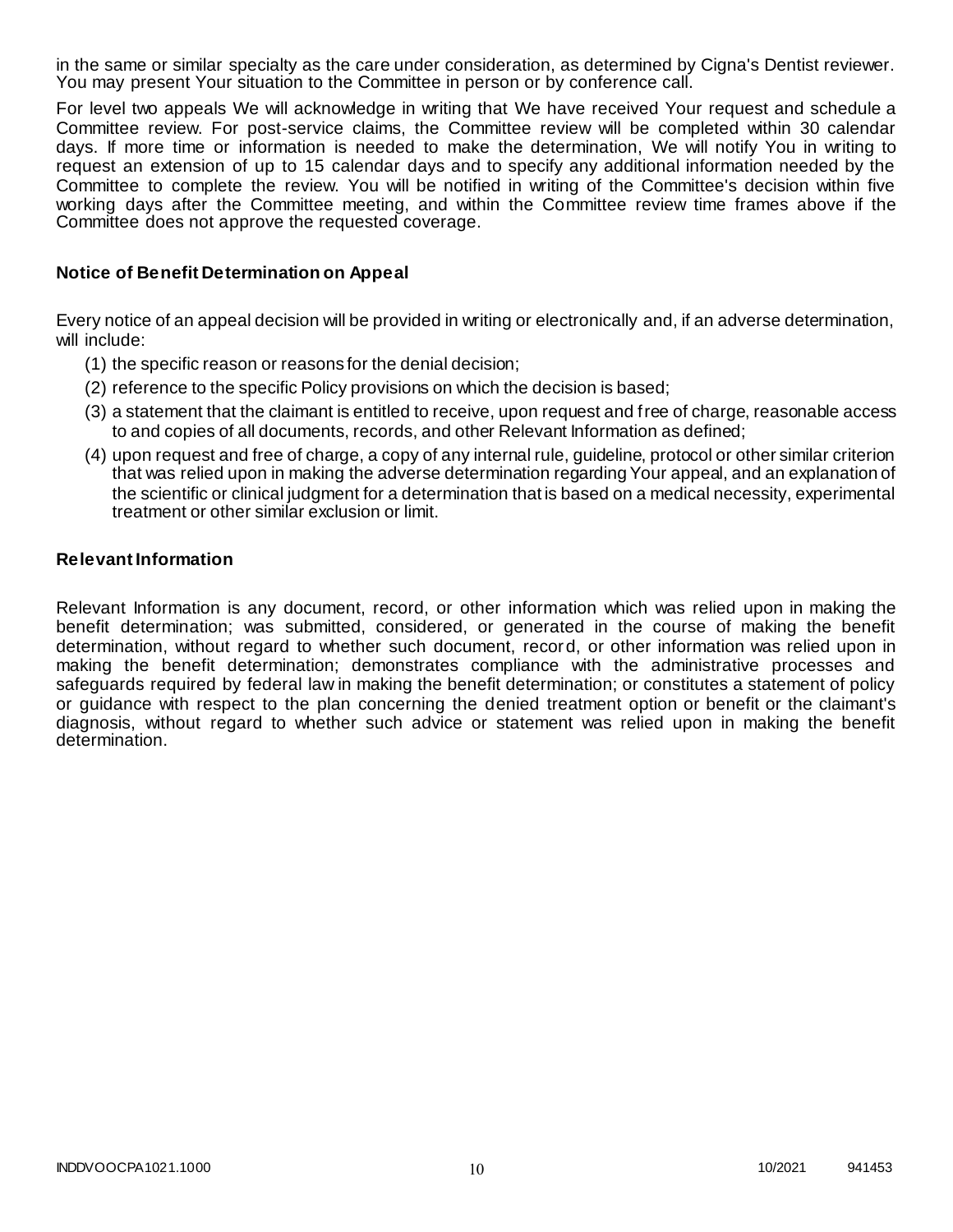# **I. Participating Dental Providers**

Cigna will provide a current list of Dentists currently participating with Cigna and their locations to each Covered Person upon request.

To verify if a Dentist is currently participating with Cigna and is accepting new Cigna Insureds, the Covered Person should visit Our website at mycigna.com.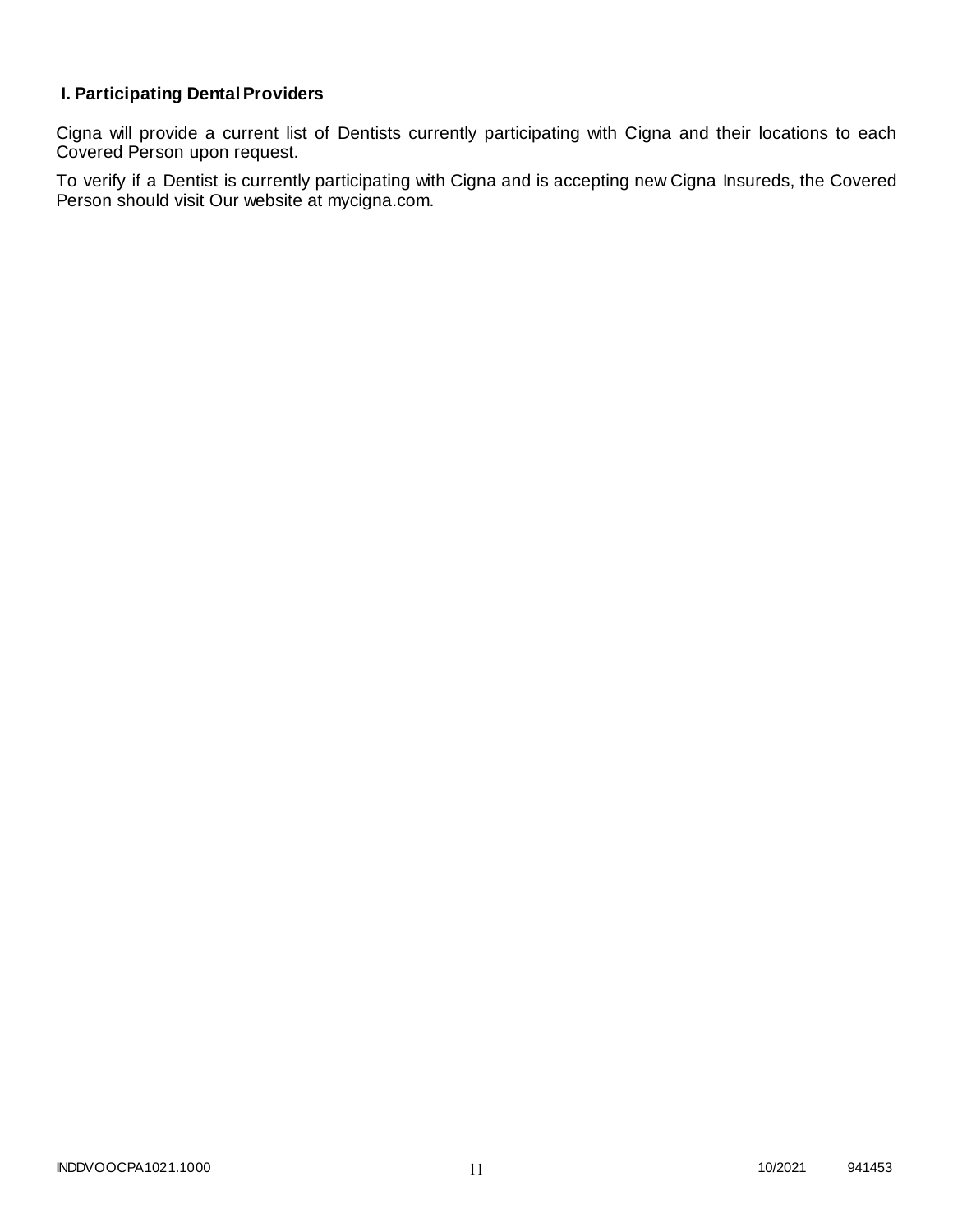### **J. Renewability, Eligibility, and Continuation**

1. The Policy will renew except for the specific events stated in the Policy. Cigna may change the premiums of the Policy with 60 days written notice to the Insured. However, Cigna will not refuse to renew or change the premium schedule for the Policy on an individual basis, but only for all Insureds in the same class and covered under the same Policy as You.

2. The individual plan is designed for residents of Pennsylvania who are not enrolled under or covered by any other group or individual health coverage. You must notify Cigna of all changes that may affect any Covered Person's eligibility under the Policy.

3. You or Your Dependent(s) will become ineligible for coverage:

- When premiums are not paid according to the due dates and grace periods described in the premium section.
- With respect to Your Spouse, Domestic Partner, or partner to a Civil Union: when the Spouse is no longer married to the Insured or when the union is dissolved.
- With respect to You and Your Family Member(s): when You no longer meet the requirements listed in the Conditions of Eligibility section.
- The date the Policy terminates.
- When the Insured no longer lives in the Service Area.

4. If a Covered Person's eligibility under this Plan would terminate due to the Insured's death, divorce or if other Dependents would become ineligible due to age or no longer qualify as dependents for coverage under this Plan; except for the Insured's failure to pay premium, the Covered Person's insurance will be continued if the Covered Person exercising the continuation right notifies Cigna and pays the appropriate monthly premium within 60 days following the date this Policy would otherwise terminate.